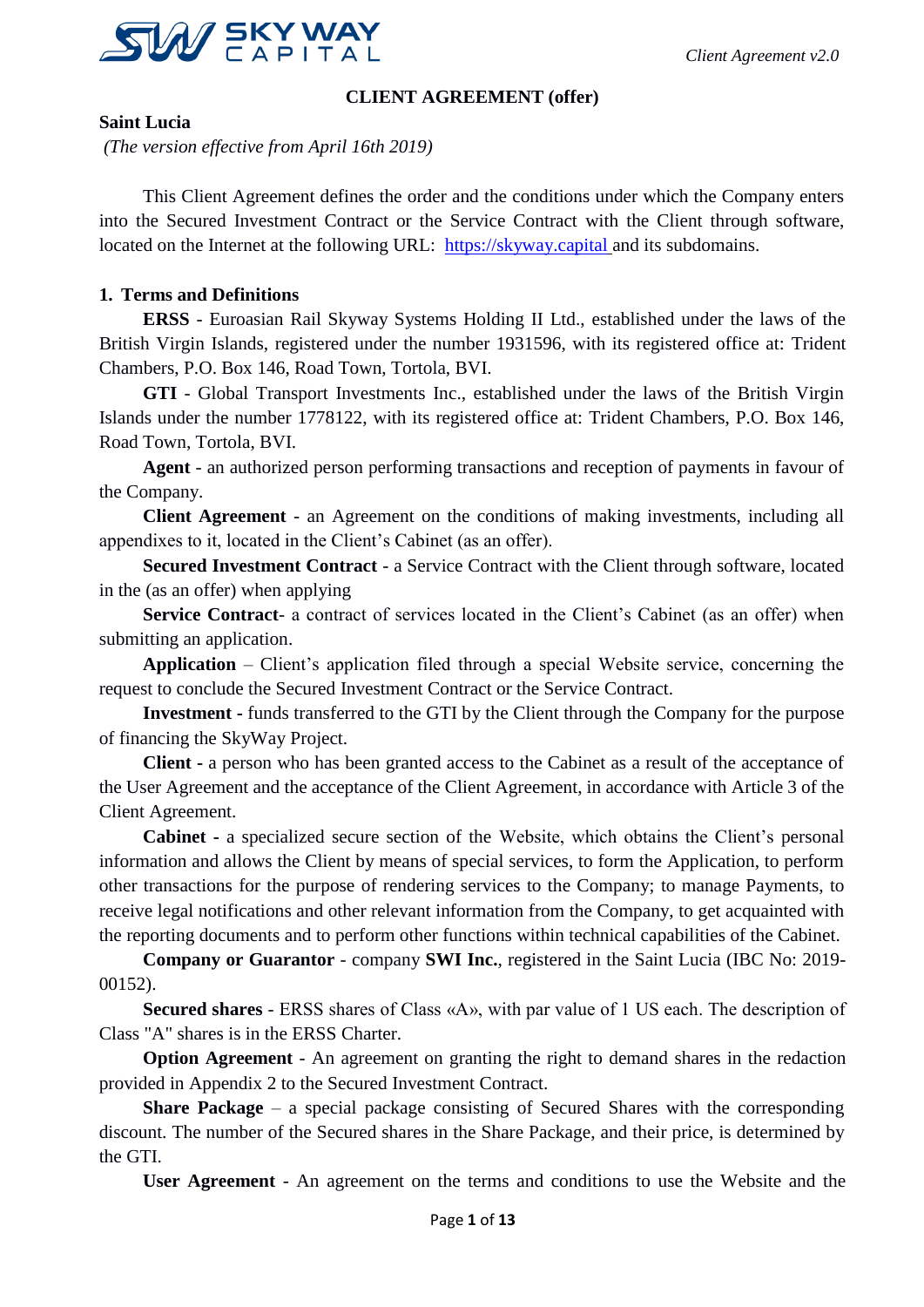

Cabinet, concluded between the Client and the Company, accepted on the Website at: https://my.skyway.capital/auth/registration (as an offer).

**Project SKYWAY** - project "Yunitskyi's String Transport" under the brand «SKY WAY».

**Payment** - bankroll, checks, bills of exchange, electronic money and other means of payment, used for monetary transactions on the Internet, registered in the subsection "Deposit account" in section "Banking" of the Cabinet, paid to the Company by the Client as a secured advance payment, according to the Client Agreement, for subsequent calculations within the frames of the Secured Investment Contract and/or Service Agreement, in the event of its conclusion.

**Payment service** - a service on the Internet, envisaged in the subsection "Deposit account" in section "Banking" of the Cabinet, which allows accepting payments, involving the Agent.

**Business days** - all days of the week, except the weekends and public holidays, established by the law in the territory of the United Kingdom of Great Britain and Northern Ireland, on which the Company, the Agent, shall carry out their business operations.

**Expenses** – commission or transfer fees, associated with the conversion, processing and transfer of payments collected by the Agent and/or other intermediaries.

**Account** – a personal account of the Client in the Cabinet section, which is an element of hardware and software, integrated with websites intended for the implementation of the Company's internal accounting operations (receipts, payments, refunds). The Account is not an account opened by credit institutions (banks) and/or payment systems, or a depository account.

**Website** - an Internet site at: https://skyway.capital. The Company has the right to change the specified address of the site on the Internet by posting a notification on the Website, no later than ten days prior; and after notifying all clients who indicated their details in the "Profile" section of their Cabinets. The risk of adverse effects on the Client caused by not receiving the information posted on the Company's Website in accordance with this paragraph of the Client Agreement, shall be borne by the Client.

**Parties** - the Client and the Company, jointly.

**Services** - services sold by the Company to the Client in accordance with the Service Contract.

## **2. General provisions, representations and warranties**

2.1. The current Agreement is concluded in order to ensure the possibility of the Parties to conclude the Secured Investment Contract within the framework of implementation of SKYWAY project by the RSW Systems group of companies, also involving the Company, in accordance with the plan of development of RSW Systems group of companies, and/or or the Service Contract.

2.2. The Company has the right to delegate parts of its obligations stated in the current Agreement to third parties engaged by the Company in the interest of its development and structuring of its work.

2.3. Prior to entering into the Secured Investment Contract, the Company ensures and guarantees that it is an authorized representative (agent) of GTI, undertakes to transfer the GTI Investments and transmit information about the terms of the concluded Secured Investment Contracts to GTI.

2.4. Each of the Parties of the Customer Agreement assures and guarantees that it has received all consents and approvals (including, if necessary, government agencies and other third parties) required for the conclusion and execution of the Customer Agreement and the transactions provided for them; conclusion and execution of the Customer Agreement and the transactions provided are not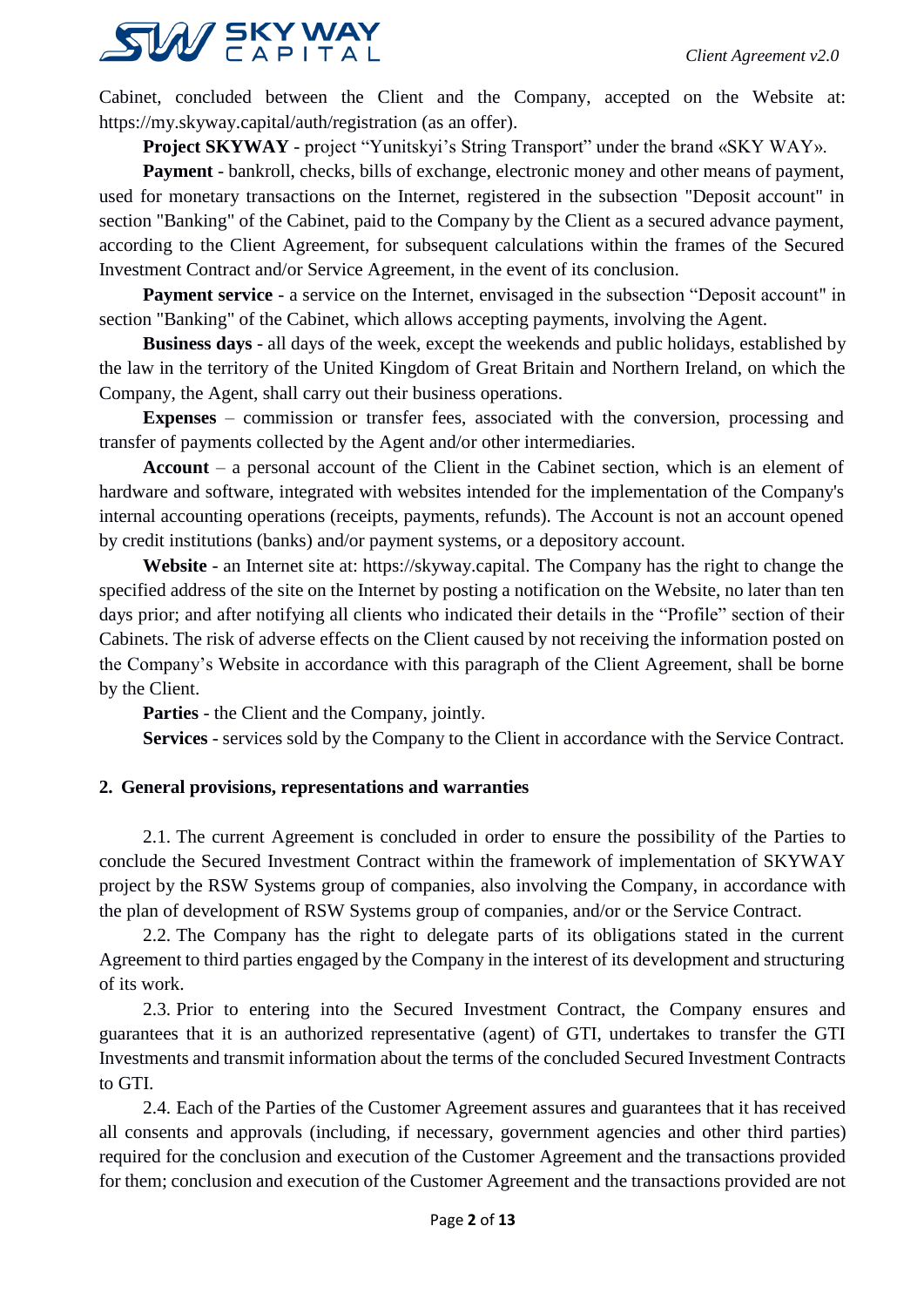

and will not constitute a violation of previously signed contracts and agreements of any normative or non-normative act, decision, order, decree or other act of public authority, decision, ruling, order or other act of the court, any state court of arbitration or arbitration, extending its effect to the relevant Party.

## **3. The procedure for concluding the Client Agreement (the Client's acceptance)**

3.1. The text of the Customer Agreement, including all appendixes, is located in the Client Cabinet and addressed to the Client personally.

3.2. Willing to conclude the Agreement on terms set out in the offer, the Client constitutes the acceptance of the offer in electronic form in the manner prescribed by this section in the Client Agreement. The Agreement is concluded by the Client's agreement to join under the established conditions of the Client Agreement.

3.3. Acceptance of the Client Agreement means that the Client agrees with all the provisions of the Client Agreement, including all appendixes, and assumes an unconditional obligation to follow them.

3.4. Making any Payment or Transfer by the Client during the existence of the current version of this Agreement on the Website implies the full and irrevocable acceptation of this Agreement.

3.5. Accepting the terms and conditions of the Client Agreement stated in paragraph 3.4. Of the Client Agreement, the Client hereby:

a) confirms and guarantees that the information provided for the Company in the "Profile" section of the Cabinet, is complete, accurate and valid, and belongs to the Client;

b) ensures and guarantees that he/she is a legally capable individual, being in sound mind and memory, estimates the risks fully; that he/she has evaluated the SKYWAY project and the information regarding it by himself/herself, and is able to make independent decisions of performing transactions with the funds he/she possesses legally; herewith, the Client is legally capable in accordance with the legal system of the state of his/her residence and fully agrees with the Declaration of Risks ( Appendix №1 to the Agreement);

c) ensures and guarantees that he/she has become fully acquainted with the Agreement and all its appendixes, and agrees to abide by them fully and unconditionally;

d) Before concluding the Secured Investment Contract and/or the Service Contract, undertakes to thoroughly examine them, and accepts the conditions of these contracts exclusively. In the case of unconditional acceptance of their terms and conditions;

e) the Customer recognizes any extract/extracts from the electronic journals and files from the Website's server signed by authorized persons of the Company, as sufficient and relevant evidence - to be presented in case of conflict resolution and/or dispute in and out of court, arbitration court, government agencies and/or other organizations; of the date and time of conclusion of the Customer Agreement, the Secured Investment Contract and the Service Agreement by the Customer; of the date and time of receipt/non-receipt of the Customer's personal information by the Company; of changes, made by the Client in the "Profile" section of the Cabinet; of the signing of the Client Agreement by the Client with the analogue of his/her handwritten signature; of applications for the deposit or withdrawal (writing-off) of funds from the Client's Account; of other operations performed in the Cabinet.

The liability for failure to comply with the terms, the invalidity of the conditions, guarantees, provided in paragraph 3.5. Of the Client Agreement, as well as the associated risks of negative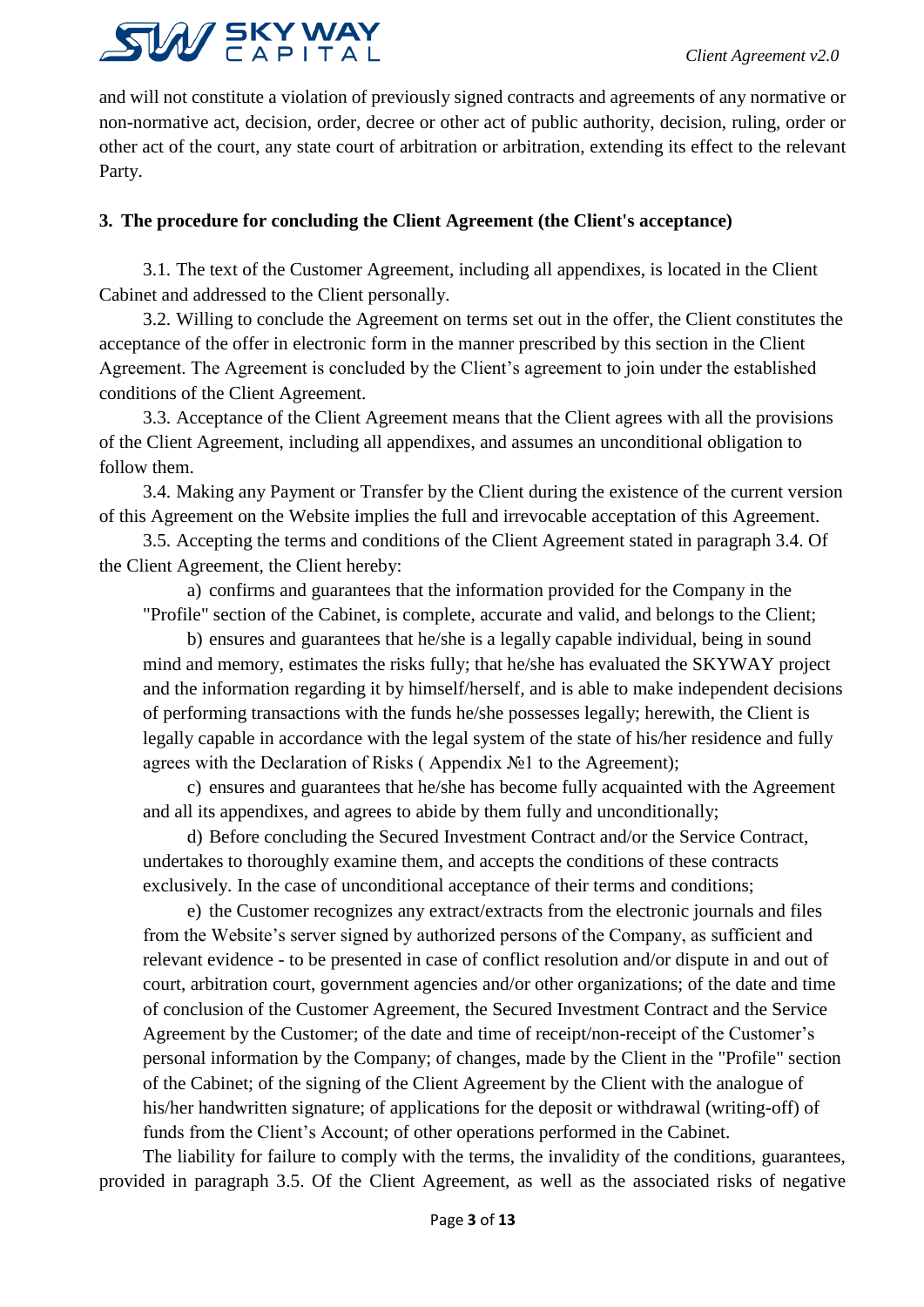

consequences, is the sole responsibility of the Client.

#### **4. Alterations to the Customer Agreement**

4.1. The Company has the right to alter the terms and conditions of the Agreement on a unilateral basis by means of publishing the new version of the Client Agreement in the Personal Cabinet.

4.2. The new version of the Agreement comes into effect upon the expiry of five business days from the date of its publication in the Cabinet.

4.3. The Client takes an obligation to regularly (at least once a week) enter his or her Personal Cabinet for guaranteed familiarization with the possible changes, additions, recall or termination of the Agreement, and bears the risks connected with failed or inappropriate execution of his/her obligations stated in this paragraph of the Customer Agreement in full measure.

4.4. In case the Client does not agree with the new version of the Agreement, he/she has the right to terminate the Agreement in accordance with paragraph 5.1. of the current Agreement; if this is not the case, the Agreement is considered to be valid in its new published version.

#### **5. Termination of the Client Agreement**

5.1. Unless otherwise provided by the contract, either party may unilaterally refuse to execute the Client Agreement by notifying the other Party not later than ten business days prior. The notification is considered delivered in case of its receiving by the addressee as well as in each of the following cases:

a) if the addressee has refused from the receipt of the notification and the refusal has been put down in writing;

b) if despite the postal notification, the recipient has chosen not to pick it up, and the post office has informed the sender about the situation;

c) if the notification sent to the recipient's last known location, has not been delivered in the absence of the addressee at the given address, and the post office has informed the sender about the situation;

d) if, in case of an electronic notification, the recipient has stopped the use of the officially indicated email and has not informed about the new email address.

5.2. If the Client does not submit any orders concerning the refund of the Payments on his/her Account at the time of the termination of the Client Agreement, the Company has the right to transfer them to the Client's bank account if the Client's payment information is known. At the same time, the funds transferred by the Client for the Investment shall not be refunded.

5.3. Upon the termination of the Customer Agreement, the legal relationship with the Client stops. The exceptions are legal relations connected with the termination of the Client Agreement (the completion of the execution of the previously incurred obligations). Unless otherwise provided by the Agreement, the reimbursement of the corresponding expenses of the Company are carried out according to normal procedure. After starting the procedure of termination of the Client Agreement, the Company shall be entitled to deduct from the Client's funds all the expenses of the Company incurred in accordance with this Agreement.

5.4. The rights to the Secured shares or the percentage according to the Secured Investment Contract, are absolutely reserved for the Client after the termination of the Client Agreement, whereas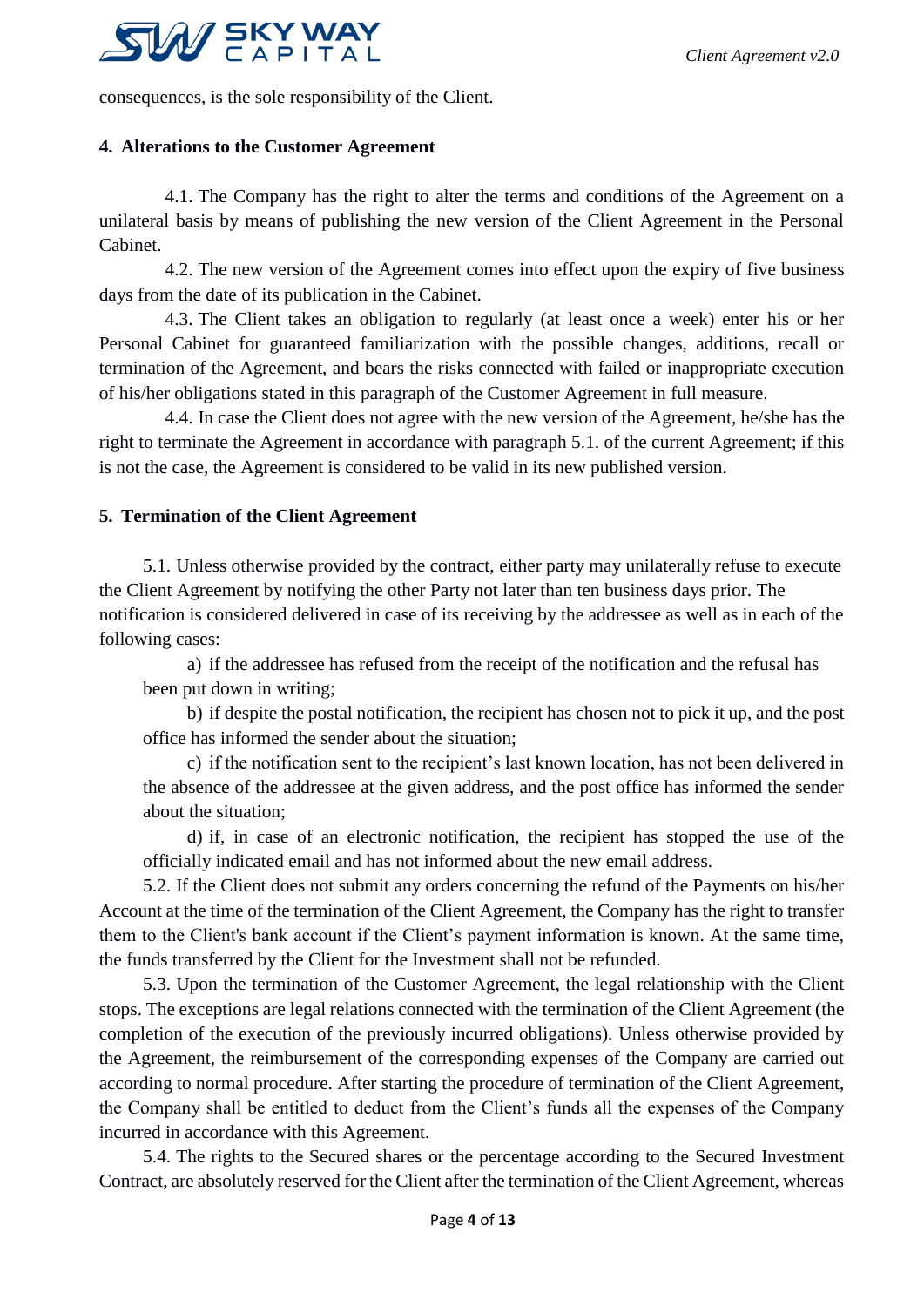

all questions concerning the ownership and management of the Secured Shares, are solved within the terms of the Secured Investment Contract.

# **6. The Subject of the Client Agreement**

6.1. On the basis of the Application, the Company undertakes to enter into the Secured Investment Contract with the Client, the subject of which is the transfer of investments in the SKYWAY project and an opportunity to attain the right for the Secured shares, according to the Option Agreement, as means of GTI enforcement obligations. In accordance with the Secured Investment Contract, at the request of the Client, the Guarantor transfers the Secured shares to the Client's Account for the concession of the commensurate requirement to GTI.

6.2. Investment packages are chosen by the Client by filling in an Application form in subsection "Invest" and "Investment by Installments" in the "Investment" section of the Cabinet. During the formation of the Application and registration of the Secured Investment Contract, the following is taken into account.

6.2.1.The payments in the amount equal to the total value of the Share package shall be credited towards the execution of the Client's monetary obligations under the Secured Investment Contract.

6.2.2.The total amount of investments, the current discount, the cost of the Share package in USD, according to the Application, are defined in the column "Total" of the subsection "Invest" in the "Investments" section of the Cabinet, and are also transferred in the form of the Secured Investment Contract for its subsequent conclusion by the Parties.

6.2.3.The Information about the investments and the chosen Share packages is forwarded to the GTI by the Company, in compliance with the submitted Applications and the credited Payments for paying, according to the Secured Investment Contract.

6.2.4.The right to the ownership of the Secured Shares is passed on from the Guarantor to the Client from the moment of the Application of the written request under the Option Agreement. Simultaneously with the transfer of the rights to ownership of the Secured Shares, all the rights are transferred to the Client, enshrined by the Secured Shares.

6.2.5.The acquired Secured Shares are stated in the subsection "My Certificates" in the "Investments" section of the Cabinet.

6.3. Based on the Application, the Company undertakes to conclude the Service Contract, and the Client undertakes to accept and pay for the rendered services.

6.3.1.The list of services provided, as well as the procedure for filling out the Application, is published by the Company on the Website.

6.3.2.The payments in the amount equal to the price of the Services under the Service Contract shall be counted as payments for the Services.

6.4. At the time of submitting the Application, the Client ensures that there are sufficient funds on his/her account to carry out transactions in accordance with the procedure established in paragraph. 7.8. Of the Client Agreement.

6.5. On a voluntary basis, the Client is entitled to participate in the incentive (referral, agent) programs conducted by the Company in order to promote Project SKYWAY and to increase investments. The conditions for the participation in the programs referred to above, are published by the Company in the Cabinet.

6.6. The Company, at the Client's application, submitted through the special service of the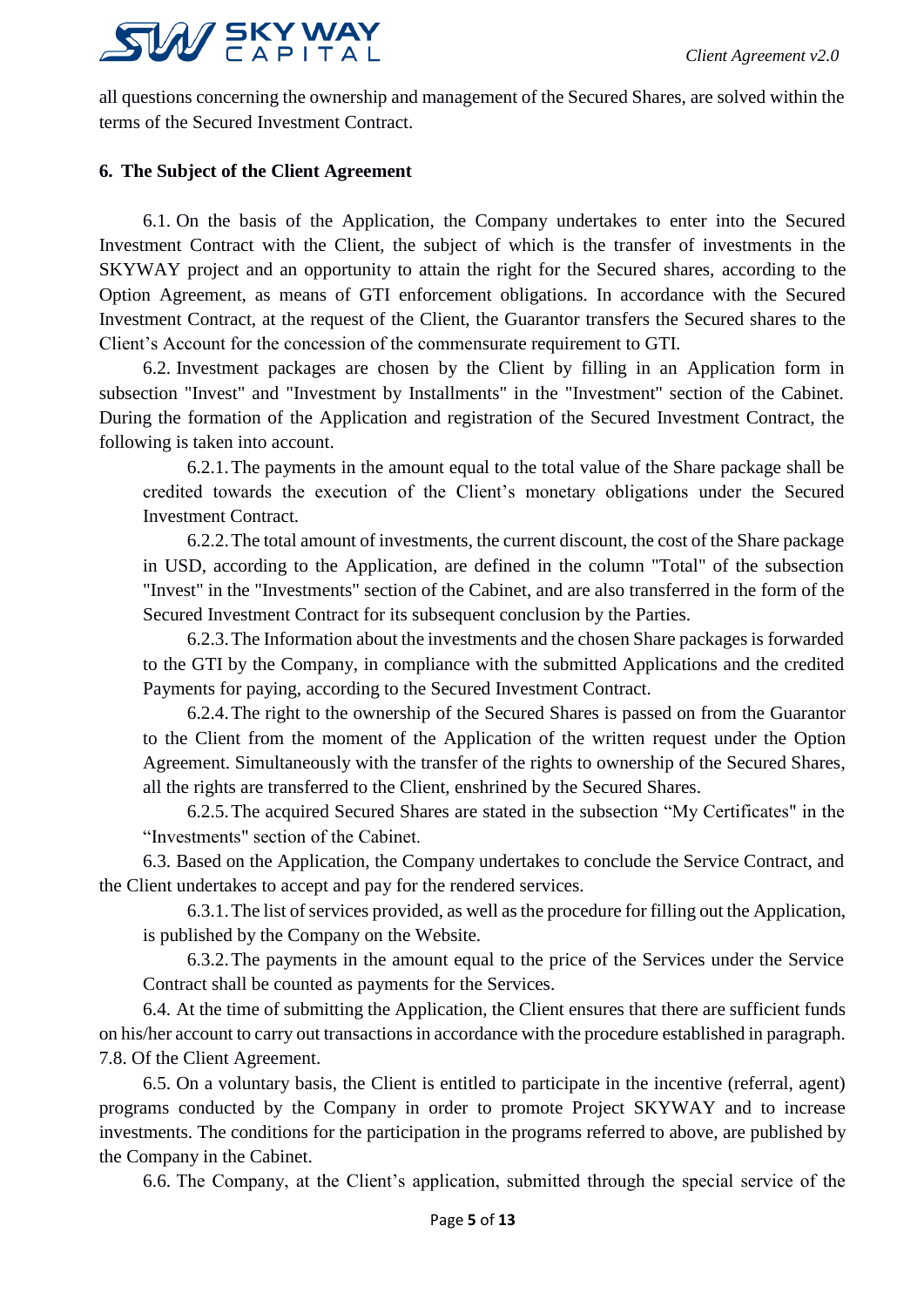

Cabinet, has the right to provide additional paid or free services, including training services within the frame of the Agent's activities of the Client, holding conferences, processing and sending documents, etc.

6.7. Since the Agreement is auxiliary, preliminary in nature and is aimed at the organization and provision of concluding the Secured Investment Contract and the Service Contract between the Parties, the Company's services on processing the Applications, providing the Cabinet, storing the Payments and other services that are not the subject of the separate free transaction, are provided within the Client's Agreement for free.

# **7. Payment transactions**

7.1. The Payment is shown on the Account in USD, after its receipt by the Company.

a) The Payment is executed using exclusively the payment services provided in the Cabinet.

b) A Payment in any other form (different from the ones stated above) may be executed by the Client only with the written permission of the Company. Otherwise the Company has the right to not receive such Payment or return the received money to the payer's account (minus the cost of banking operations).

7.2. The Company has the right to demand a copy of the payment document from the Client, provided by the bank or the Payer's payment service with a note of execution. The Company has the right not to show the funds of the corresponding payment on the Client's Account before the Client has presented a copy of the document, and when the funds have not been credited to the Company's bank account.

7.3. If the payment is made by bank transfer, the Client is obliged to specify the following payment purpose in the payment documents: "Payment under Client Agreement №01-2016".

a) In the case of improper purpose of the payment by the Client, the Company has the right not to show the payment on the Account, and not to make any transactions with the payment before the Client has clarified the purpose of the payment. In this case, the Client is obliged to provide the Company with a written clarification of the purpose of the payment. In case of Client's failure to fulfill this obligation before the end of the calendar month during which the corresponding payment was entered, the Company is entitled to return the payment to the account from which it was received.

7.4. The payment is made on the basis of the Application, form of which is available in the "Deposit" subsection of the "Banking" section of the Cabinet. The cancellation of the Application, submitted according to this paragraph, cannot be carried out after being sent.

7.4.1.Payments are credited to the account in the following terms:

a) Payments transmitted to the Company's bank account, are processed no later than one day after the day of the receiving;

b) Payments transmitted to the Agent's bank account, are processed no later than one day after the day of the funds being transferred to the Company's business account by the Agent.

7.5. The Company accepts the payments in the currency in which the Company or the Agent has opened the account. Details of the Payment services concerning making deposits, are located in the Cabinet.

7.6. When making the payment in a currency other than the currency of the bank account or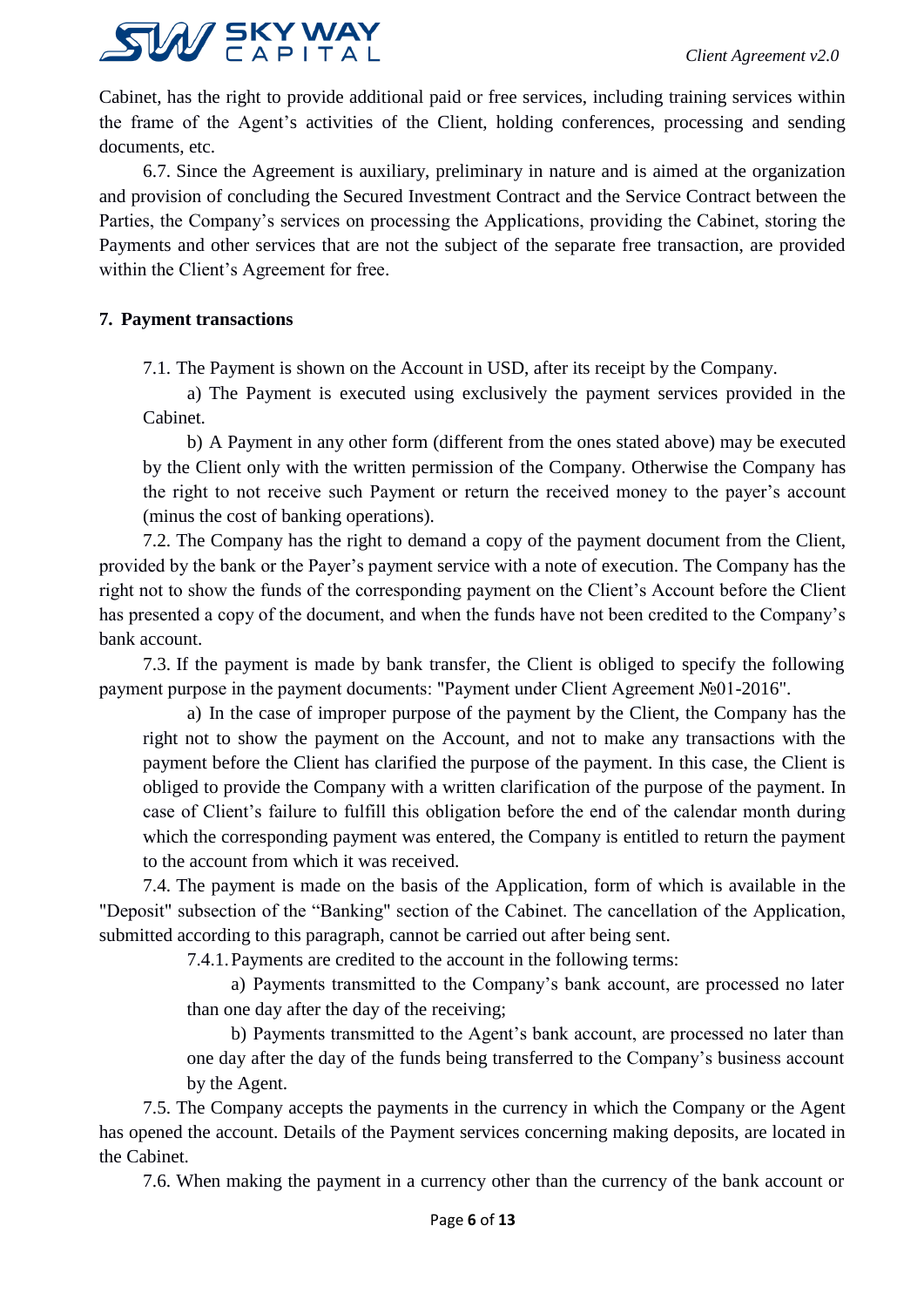

the account of the Company to which the payment is made by the Agent, the Client must take into account the exchange rate fluctuations and bank charges for the conversion operations.

7.7. When making a payment, all commissions of banks, Agents, payment agents, financial intermediaries, etc. associated with the payment shall be reimbursed by the Client; consequently, the Client must take into consideration the possibility of the payment being shown on his/her account excluding the correlating commission or transfer fees.

7.8. When making a payment under the Secured Investment Contract and/or Service Agreement, the payment is made by balancing the corresponding amount from payments recorded in the Account.

7.9. Prior to the write-off of funds from the Account in respect of investments or payments for services, the payment received by the Company is considered to be a secured advance payment on account of execution of the future obligations of the Company under the Agreement with providing investment and/or Service Agreement, and are the property of the Company. Interest or other form of reward for standing Payments on the current account of the Company or the Agent is not charged and paid.

## **8. Messaging, Document Flow**

8.1. Messaging and document flow between the Client and the Company, as a rule, is carried out with the use of electronic documents.

8.1.1.Unless otherwise provided by the Client Agreement and if there is a technical possibility of execution in the Cabinet, the Customer may submit the following documents, formed and directed with the use of special services of the Cabinet:

- a. applications for concluding the Secured Investment Contract;
- b. applications for concluding the Service Contract;
- c. applications for making payments;
- d. applications for payment withdrawals;
- e. other operations that can be technically performed in the Personal Cabinet.

8.1.2.After the authorization in the Personal Cabinet, all operations, performed by the Client through the Personal Cabinet, are considered to be approved by the Client unless an otherwise court decision confirming illegal actions of third parties.

a) The Client is obliged to take measures to ensure the safety of the device that provides him/her access to the Personal Cabinet, as well as the protection of confidentiality of the login and password, including:

b) not leaving the device unattended;

c) not passing the device on to a third party;

d) installing additional protection measures in the device and activating the present safety systems;

e) keeping the password private;

f) not permitting access to the device to third parties via wire and wireless connection (Bluetooth, Wi-Fi, cable connection, etc.);

g) if possible, installing and using anti-virus programs and protection programs against unauthorized entry;

h) in case of theft or any other illegal expropriation of the device, loss of the device, or in case there are substantial grounds to believe that a third party has or might have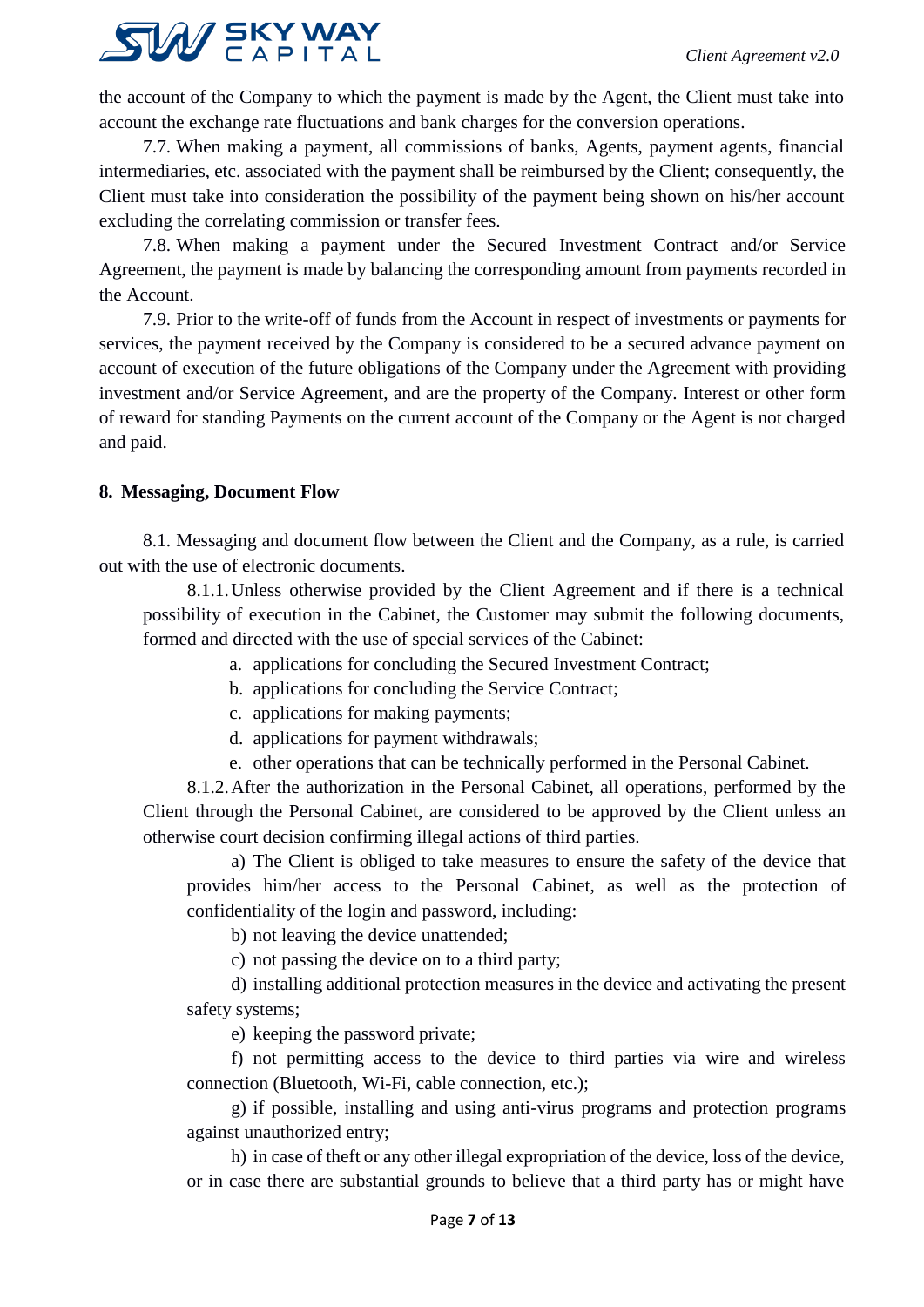

access to the Client's password, immediately inform the Company in order to block the Personal Cabinet.

Failure to take measures may lead to the infliction of damage to the Client as the result of unauthorized execution of operations on behalf of the Client by the third parties through the Personal Cabinet by using the Client's login (or the electronic address) and password. The Company shall not be liable to the Client for such damages under any circumstances.

8.1.3.The possibility of filing documents in accordance with the procedure stated in paragraph of the current Client Agreement, is given to the Client on the basis of acceptation of the Client Agreement and the User Agreement.

a) The company has the right to send the Client demands, notices, reports, pursuant to the current Agreement, by means of their publication in the Personal Cabinet.

b) Electronic documents provided by paragraph 8.1.1 of the Client Agreement, shall be admitted as documentary evidence in the resolution of disputable points and/or conflicts, including as evidence of Client requirements, notifications, messages, as well as of Client requests or orders, and in order to define the terms stated in the claims or orders.

8.2. The Company may use the reproduction of the signature by means of mechanical copying on the documents provided to the Client.

## **9. Liability**

9.1. The Parties are liable for the breach of obligations in case of willful intent or gross negligence.

9.2. The Parties are not liable for the breach of obligations caused by the technical reasons, namely: the absence of technical support in days which are not business days, failure of software, overload of electronic communication channels, damage to equipment, other technical problems that have arisen through no fault of the Parties.

9.3. The Company shall not be liable to the Client in the following cases:

a) for damages caused by execution of applications that were justifiably considered by the Company as coming from the Client;

b) for results of investment decisions made by the Client on the basis of consultations and analytical information provided by the Company;

c) for the Company's inability to execute its obligations caused by the termination or suspension of the activity of the Agent.

9.4. The Client is obliged to reimburse the Company for expenses incurred as a result of satisfaction of lawsuits of third parties arising as a result of the provision of services to the Client.

## **10. Force major**

10.1. The Parties shall not be held liable for full or partial failure (inappropriate execution) of obligations of the Agreement in case this failure (inappropriate execution) was the result of force major which took place after the conclusion of the Agreement.

10.2. In case of force major, the term of the execution of obligations by the Parties is prolonged according to the length of time of operation of such circumstances.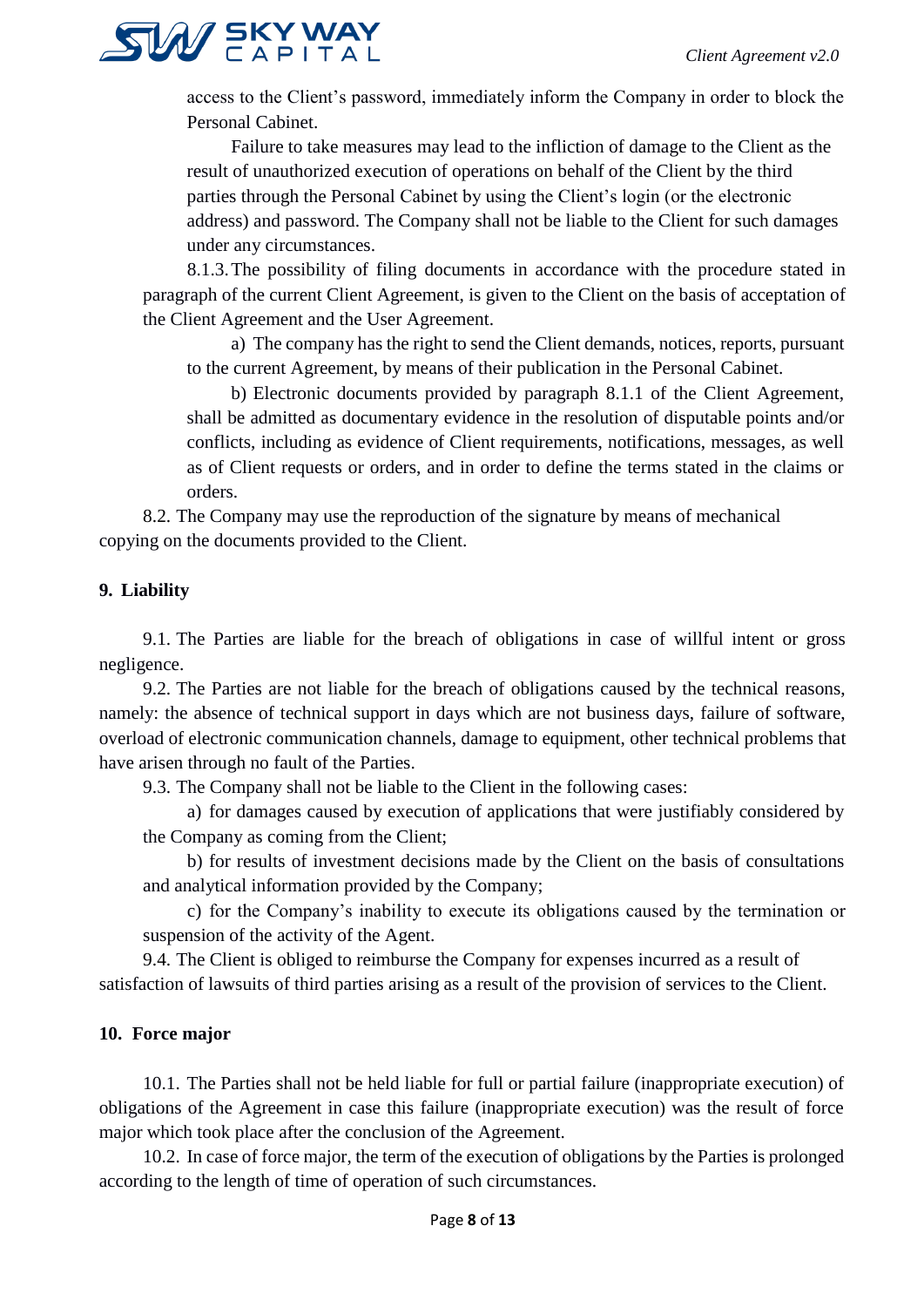

10.3. The Party which finds it impossible to execute the obligations of the Agreement must inform the other Party in written form within three days after commencing of such circumstances and describe the situation, probable period of time of the effect and cessation of these circumstances.

10.4. If the inability of full or partial execution of obligations of the Agreement by the Parties in case of force major shall exist for more than a month, the Parties have the right to terminate the Agreement. In this case, neither of the Parties acquires the right for the compensation of losses caused by such termination.

# **11. Solution of disputes**

11.1. The Parties will take all necessary measures for the solution of disputable points by means of friendly consultation on good will.

11.2. Disputes between the Parties that can not be settled by negotiations will be reviewed as pre-action protocols. Claims (applications, complaints and other similar appeals, hereinafter jointly referred to as "claims") have to be sent to each Party either by registered post with the notification of delivery, scanned documents - via email; by express mail, or delivered in person in return for a signature using the postal address of the Client specified in the "Profile" section of the Cabinet, and the postal address of the Company specified in the Customer Agreement.

11.3. Claims are reviewed:

a) By the Company – within thirty days after the date of receipt, or in fifteen days in case the Claim does not require further investigation and verification;

b) By the Client - within fifteen days from the date of receipt;

c) The Company has the right to require additional documents and information from the addressed entity (hereinafter: the "Applicant") in the process of considering the Claim, the time for consideration of the Claim will therefore increase for the period of submission of the documents, but for no longer than ten days.

11.4. The Company does not consider anonymous Claims, i.e. Claims that do not contain information about of the Applicant.

11.5. The Company has a right to dismiss the claim if it is submitted for the second time, i.e. contains no new information whereas all outlined arguments have been fully and impartially examined and the applicant has received an answer. The notice of dismissing the claim with the reference to the previously given answer are sent to the applicant simultaneously.

11.6. Disputes, which cannot be solved under the pre-action protocol, are entitled to solution by judicial process in accordance with the legal system of Great Britain.

## **12. Other provisions**

12.1. The Company has the right to delegate its rights and obligations stated in the current Agreement to third parties if it corresponds with the development plan of project SKYWAY.

12.2. Applicable law:

a) The current Agreement is governed by and construed in accordance with English law. 12.3. Client Agreement is valid for three years from the date of the first payment by the Client and will then be automatically renewed in the absence of written notice to the other party in a single calendar month before the expiry of the Customer Agreement.

12.4. The Client does not have the right to assign the rights or delegate obligations stated in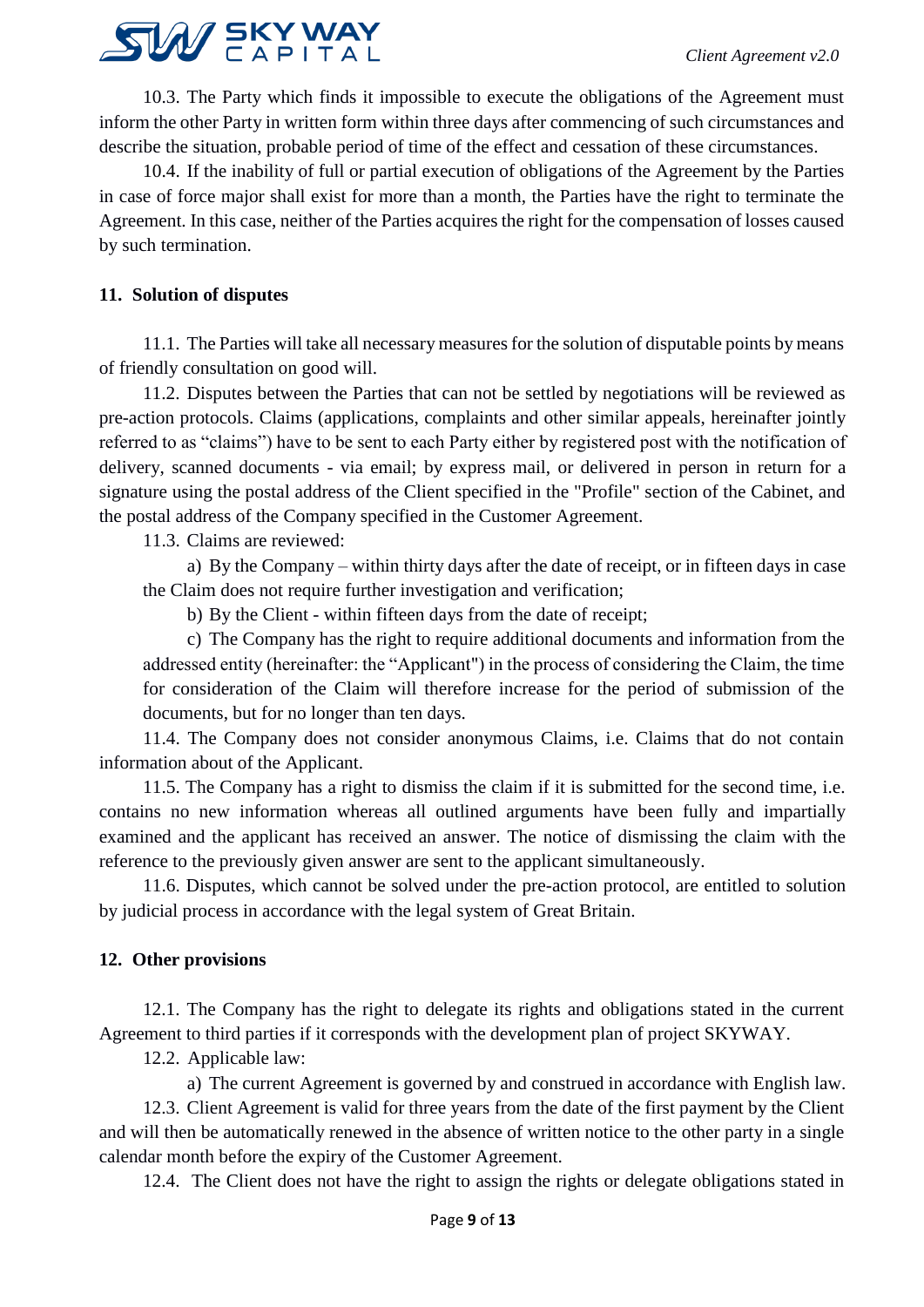

the current Agreement to third parties without the written permission from the Company.

12.5. This Agreement and the Transaction Documents may be written in English and Russian. If there are any discrepancies between the versions of this Agreement in English and Russian language, the version in Russian shall prevail. All notices forwarded in accordance with this Agreement shall be translated into Russian. All claims, queries, reports, certificates and other documents or communications provided hereunder shall be made in Russian or shall be accompanied by a certified translation into Russian.

Company:

## **SWI Inc.**

Legal address: Rodney Bayside Building, Rodney Bay, Gros-Islet, Saint Lucia IBC No: 2019-00152 email address: [support@skyway.capital](mailto:support@skyway.capital)

Attorney of the Company

\_\_\_\_\_\_\_\_\_\_\_\_\_\_\_\_\_\_\_\_\_\_\_ / E. Kudryashov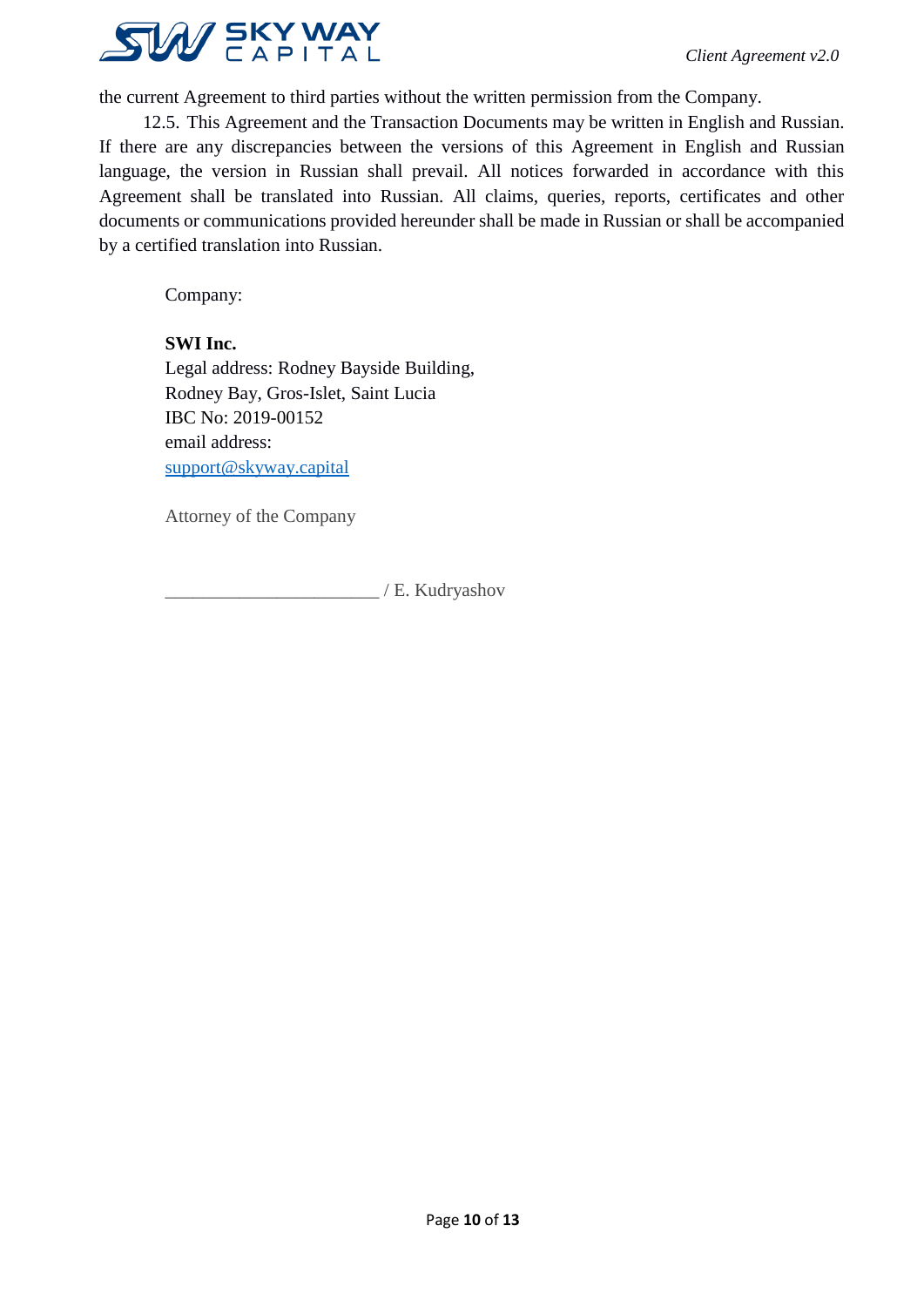

# **Declaration of Risks, related to Participation in project SKYWAY**

The aim of this declaration is to provide investors with the information about the risks associated with the concluding of the Secure Investment Contract or the financial transactions within the framework of the Client Agreement, and to warn about possible losses in the implementation of investment in Project SKYWAY.

The risks in this Declaration refer to the possibility of the Investor's financial losses (in the form of actual damage and/or loss of profits) arising directly or indirectly from the investments or payments.

The investor is aware that investing in project SKYWAY involves certain risks, for which the responsibility cannot be attributed to the Company, GTI, Guarantor or ERSS because the possibilities to anticipate and prevent the consequences of such risks are limited. In this regard, the investors should independently evaluate the opportunities of their investments, and the Company will make every effort to help the investors reduce the risks of investing in project SKYWAY according to the Secure Investment Contract.

# **1. Economic risks for the investor are as follows:**

• **the risk of loss of the expected income** - the possibility of occurrence of an event that involves the partial or complete loss of expected income from Shares (loss of revenue);

• **the risk of losing the invested funds** - the possibility of occurrence of an event that involves the partial or complete loss of the funds (cash and/or Secured shares);

• **the risk of excessive loss of invested funds** - the possibility of an event, which entails not only a complete loss of expected income and invested funds, but also loss exceeding the invested funds;

• **liquidity risk** - the possibility of financial loss upon receipt of Secured Shares due to changes in assessment of their quality (the Secured Shares may not be required by the market to the extent necessary and in a reasonable time limit without a loss in value, and/or assessment may be difficult);

• the risk of not achieving the investment objectives - the possibility of financial loss arising from failure to reach the Investor's investment goals. Due to the fact that the Company does not provide any guarantee to the preservation and increase of capital, the Investor can not be guaranteed the level of increase in funds that the Investor wishes to achieve. The Client may lose part or all of the Investment. The Client is fully aware of the risks covered in this paragraph, independently selects the packages of Shares (amount) to purchase, in accordance with his/her investment goals and objectives, and is solely responsible for his/her choice.

# **2. Other forms of risks:**

• **Economic risk** - the risk of unfavorable events of economic nature, concerning the Client. Such risks should be allocated as follows:

• **Price risk** - the risk of incurring financial losses by the Client due to unfavorable changes in prices of the Secured Shares;

• **Currency risk** - the risk of incurring financial losses by the Client due to unfavourable changes in exchange rates;

• **Inflation risk** - the risk of incurring financial losses by the Client due to inflation;

• **Liquidity risk** - the risk of incurring financial losses by the Client because of difficulty with the sale of the Secured Shares at a certain time;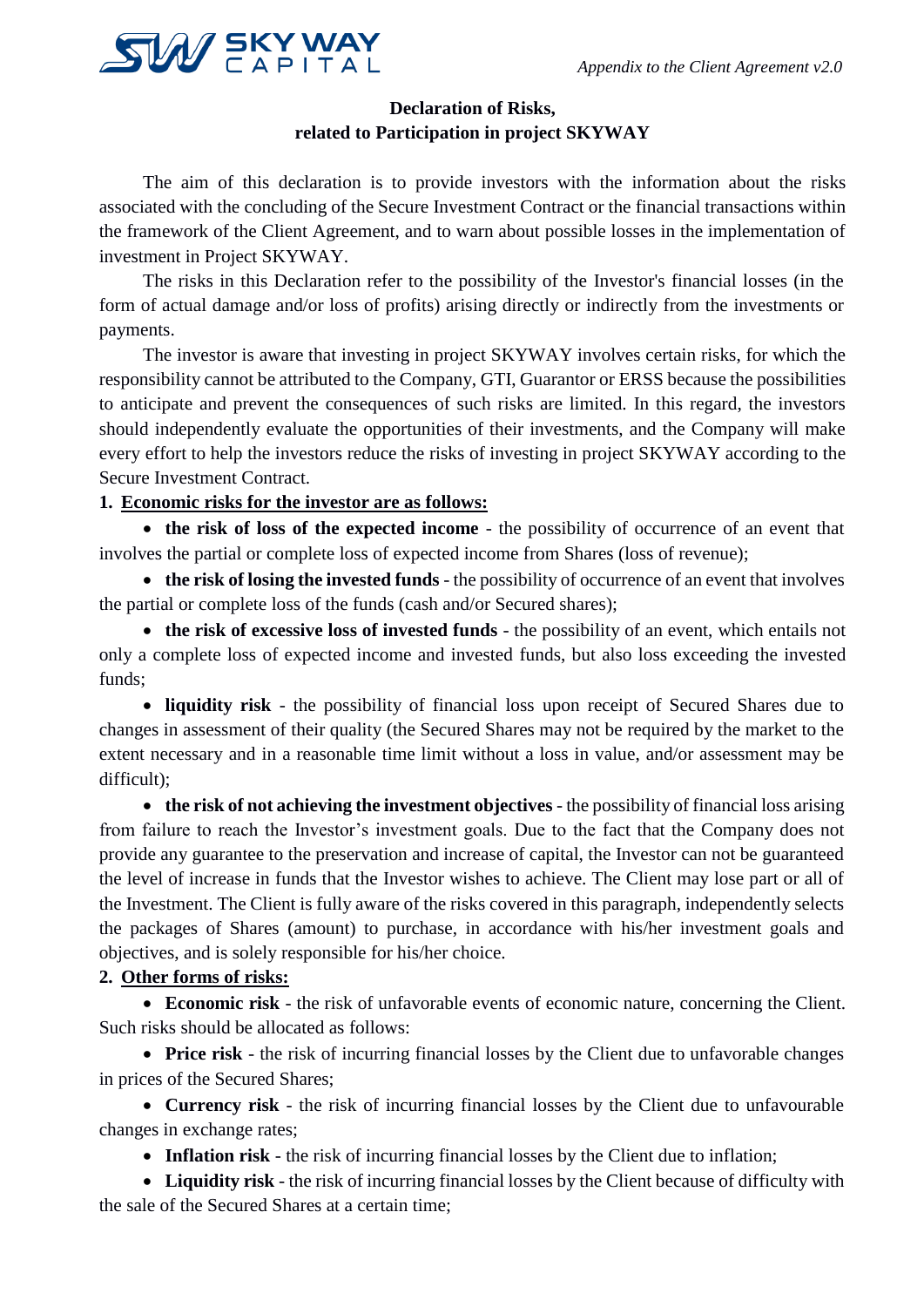

• **The risk of collection of fees and other charges** - the possibility of financial losses by the Client associated with the Client's complete or partial lack of information on the costs associated with the implementation of operations in the Cabinet. Before performing certain operations, the Client must take all necessary steps to obtain a clear view of all commissions and other fees to be charged to the Client. The amount of such fees may be deducted from the Payments or otherwise increase the Client's expenses.

• **Legal risk** - the risk of incurring financial losses by the Client because of the entry into force of new or changes to existing legal acts. The legal risk also includes the possibility of the Client's financial losses due to the absence or lack of clarity of normative legal acts, directly or indirectly regulating the activity in the securities market. Such risks also need to be identified:

• **Risk of tax laws** - the risk of financial losses by the Client, associated with the use of the current tax legislation, changes in the existing order of taxation of transactions in the stock market. The position of the tax authorities on certain issues may undergo significant changes that, in turn, increase the likelihood of adverse effects on the Client, investing in project SKYWAY.

• **Socio-political risk** - the risk of incurring financial losses by the Client, associated with the change of political and economic policy, the risk of political instability, social unrest, including the risk of strikes, risks the outbreak of hostilities, etc. The most radical changes may lead to a denial or postponement of execution by Euroasian Rail Skyway Systems Holding Ltd of its obligations under the Secured Shares, to the limitation of certain (e.g. foreign) investments, and possibly to the confiscation or nationalization of the property of certain categories of Clients.

• **Crime risk** - the risk of incurring financial losses by the Client, caused by unlawful acts of third persons, including the risk of fraud against Client's assets (e.g. debiting of the Client's Secured shares on the basis of forged documents, unauthorized by the Client access to his/her personal Cabinet, and the like);

• **Operational risk (technical, technological, personnel risk)** - the risk of incurring direct or indirect financial losses by the Client due to failure of information, electrical and other systems, including life support systems, remote access systems, software, telecommunications equipment and other technical problems; because of errors related to the imperfection of the market infrastructure, including the operations of technology, management procedures, accounting and control.

The Company is not responsible for any losses incurred as a result of the Client's ignorance of the instructions in the User Agreement.

The Client assumes the risk of making unplanned transactions in the Cabinet in the case of resending the order before the receipt of the result of the previous order processing. The Client is obliged to guard passwords and make sure that third parties do not have access to the Cabinet. The Client will be held directly responsible for operations or transactions carried out in the Cabinet, even if it has been used illegally by a third party.

The Client is aware that the information transmitted in unencrypted form (by e-mail, instant messaging), is not protected against unauthorized access.

The Parties shall take into account the risk associated with the possibility of losses in the exchange of messages between the companies and the Client by means of electronic files using email systems.

The list of factors above is not exhaustive, so the Client may incur additional risks associated with the implementation of investment activities within the boundaries of Project SKYWAY.

Risk is an integral part of any investment process. Investing in Project SKYWAY, carried out